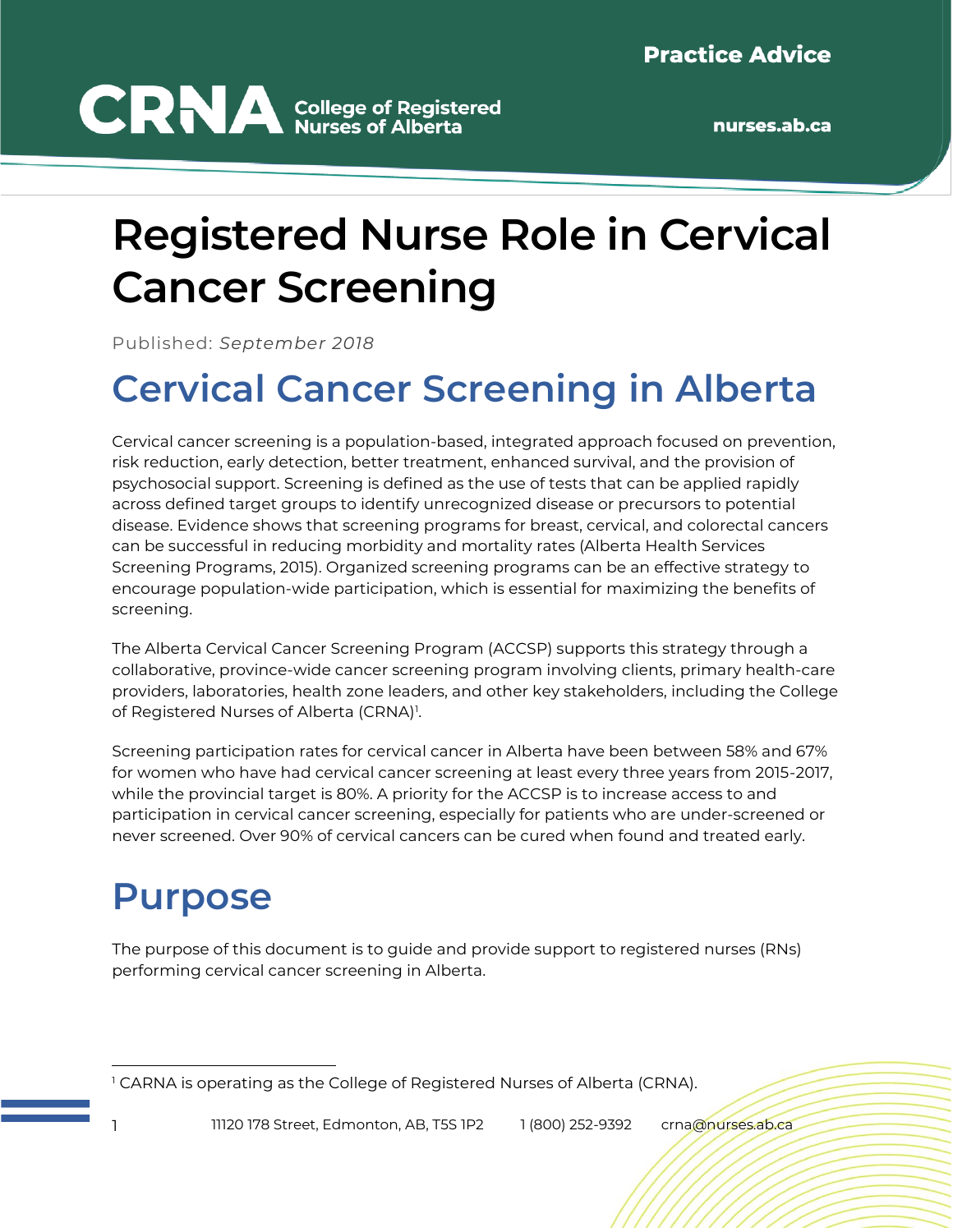## **CRNA**

## **Position**

RNs have the knowledge, skill, expertise, and capacity to take a leadership role in populationbased cervical cancer screening. RNs provide care to populations as well as support primary health care and person-centered care across the continuum of health-care experiences and services (CARNA, 2011). They have a strong foundation in nursing theory, health and sciences, humanities, research, critical inquiry, and ethics. RNs are prepared to practice safely, competently, compassionately, and ethically

- in situations of health and illness:
- with all people across the lifespan;
- with the following possible recipients of care: individuals, families, groups, communities, and populations; and
- across diverse practice settings.

RNs understand the role of primary health care and the significance of the determinants of health for population health. RNs are well situated to have a role in reducing the incidence and mortality from cervical cancer through enhanced prevention, early detection, and early referral for treatment of precursor conditions.

#### **Requirements for Cervical Cancer Screening in Alberta**

RNs providing cervical cancer screening in Alberta are accountable and responsible for following these requirements

- follow all current legislation, regulations, standards, and guidelines related to RN practice and cervical cancer screening;
- follow the provincial cervical cancer screening clinical practice guideline;
- practice safely, competently, and ethically;
- **•** adhere to policies and processes in their practice setting;
- use evidence-based rationale for decision-making;
- achieve the needed initial and ongoing competencies for cervical cancer screening through clinical experience and mentorship by:
	- o completing the required *ACCSP Cervical Cancer Screening Learning Module for Registered Nurses* (2020) and
	- o continually acquiring and applying knowledge as well as maintaining skill in cervical cancer screening;
- perform the appropriate client assessment and decision-making regarding cervical cancer screening and treatment to ensure safe and ethical care;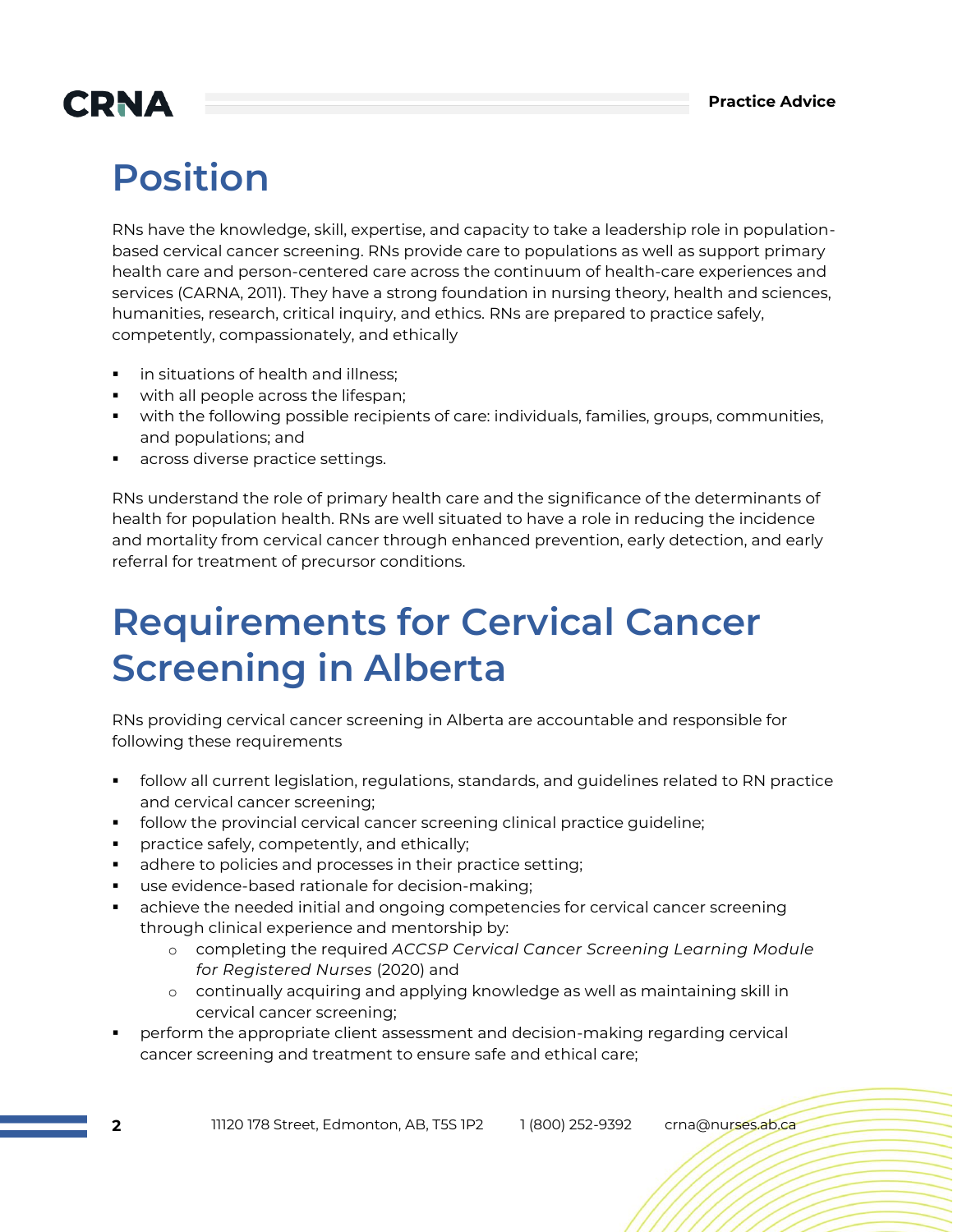

- ensure that nursing care is provided with the client's informed consent;
- ensure and establish follow-up processes for cervical cancer screening results with clients, including
	- o ensuring a report is received for each screening test submitted,
	- o ensuring every screening report is reviewed by the RN and follow-up action is determined,
	- o forwarding a copy of the results to the client's primary health-care provider (with consent),
	- o formulating a plan if the RN is not able to personally attend to the follow-up of screening results, and
	- o providing an appropriate response, follow-up, and coordination of care for critical results;
- consult with and/or refer clients to other health-care providers at any point in the care continuum when the client's health-care needs require the care of another health-care professional;
- clearly document the assessment, screening, nursing interventions, and referrals made;
- ensure clients receiving care are provided with the information and education needed to make informed decisions about cervical cancer screening and the required care in an open, accurate, understandable, and transparent manner;
- **•** participate in required and relevant provincial lab reporting and quality assurance programs;
- engage and collaborate with the client, significant others, community partners, and other members of the health-care team regarding activities of care planning, implementation, and evaluation of cervical cancer screening; and
- advocate for and with clients in relation to therapeutic intervention, health care access, the health-care system, and policy decisions that affect cervical health.

#### **Professional Liability Protection**

Liability protection for interprofessional teams is important for supporting interprofessional collaboration in cervical cancer screening. The Canadian Nurses Protective Society (CNPS) offers legal advice, risk-management services, legal assistance, and professional liability protection related to nursing practice. All RNs with active practice permits providing professional nursing services have CNPS liability protection and access to services. For more information about professional liability protection for the RN involved in cervical cancer screening, please consult with CNPS (1-800-267-3390).